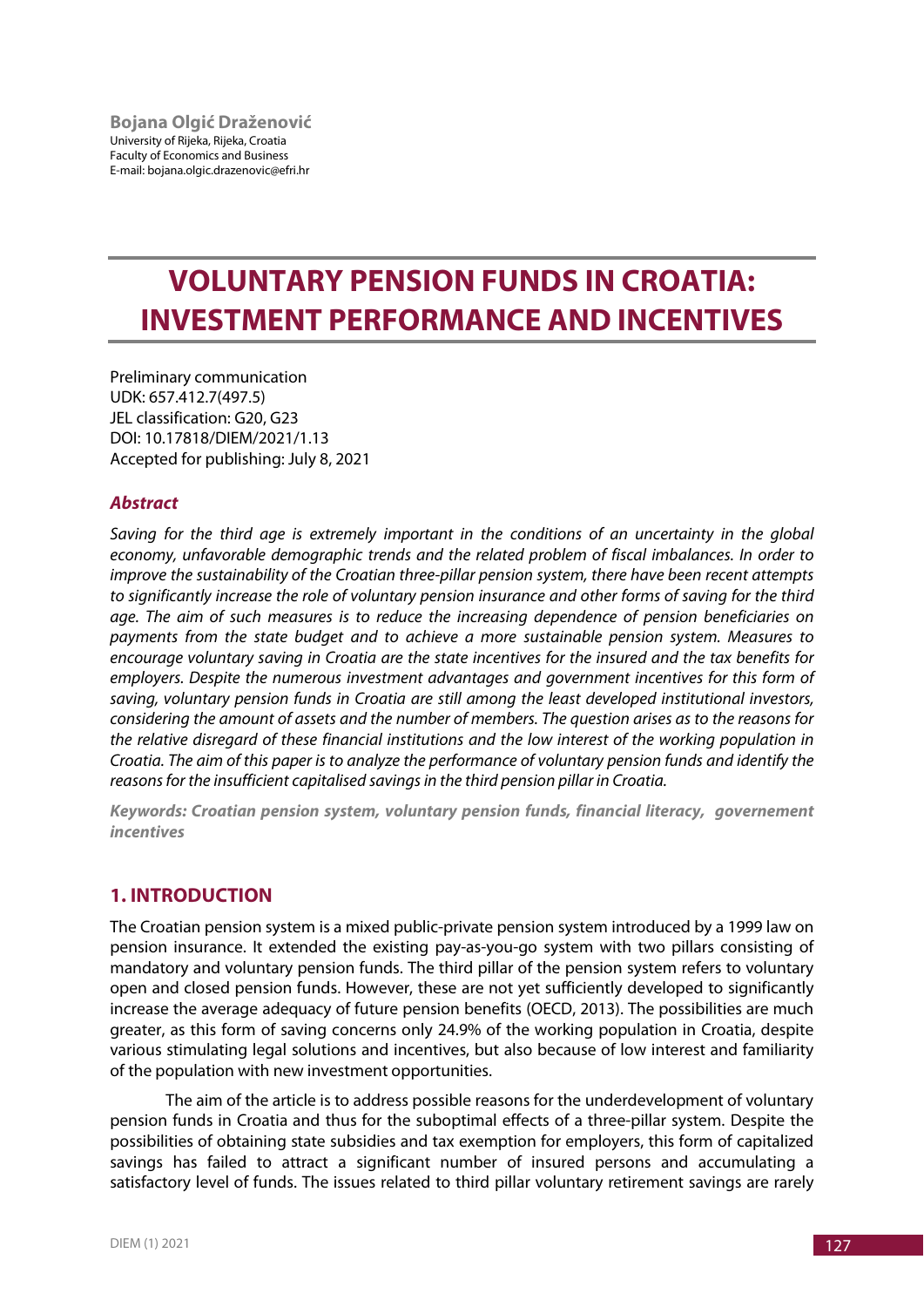addressed in the literature, especially for the Croatian pension system. This paper aims to fill this gap by quantifying the extent of third pillar development and performance in Croatia.

\* The paper is organized as follows. The introductory remarks provide an insight into the topic and the research problem. The second part summarizes the main features and structure of the Croatian pension system, focusing on the third pillar. The third part analyzes the development path and performance of voluntary pension funds. The fourth and fifth parts of the paper shed light on the tax treatment and government incentives of voluntary funded saving and highlight the reasoning behind them. Finally, the last part offers a conclusion.

# **2. THEORETICAL BACKGROUND**

Unfavorable demographic trends are affecting economic and social policies worldwide, raising fundamental questions about the adjustment of national pension policies and other public policies. The deterioration of the dependency ratio is exacerbated by population aging, i.e. the increasing share of older people in the population, declining birth rates and increasing life expectancy (Bejaković, 2019). In Croatia and other countries in Central and Eastern Europe, the problems were even greater at the beginning of the transition period due to high unemployment, informal economy and tax evasion. Moreover, their pension systems were extremely vulnerable to political pressure and abuse (Olgić Draženović, Suljić Nikolaj, Buterin, 2019). As a result, comprehensive pension system reforms were implemented to reduce the pension system's reliance on 'pay-as-you-go' (PAYG), which is financially difficult in the long run, and to provide a decent pension to the insured (Puljiz, 2007). The reformed pension systems upgraded the existing PAYG system with two pillars consisting of mandatory and voluntary pension funds. The main arguments for the multi-pillar pension reform strategy were to promote the sustainability of pension systems in the long run, to achieve macroeconomic stability and boost economic growth, to increase domestic savings, to develop the capital market rapidly, to create a stable base of institutional investors and to provide better incentives for the labor market (World Bank, 1994; Orszag, Stiglitz, 2001).

However, due to its voluntary character, the third pillar was not sufficiently affirmed. Therefore, governements implemented different solutions aimed at fostering widespread participation such as introducing new types of voluntary pension plans and more favourable financial incentives. These measures can be considered as a part of pension privatization and pension marketization (Marcinkiewicz, 2019, p. 612). Research shows that there is neither confidence in the sustainability and adequacy of the pension system (Marcinkiewicz, 2017) nor a level of financial literacy that would encourage higher allocations to the third pillar (Bejaković, 2016). Marcinkiewicz (2019) demonstrated that the adequacy of pension benefits from the mandatory system does not affect voluntary saving and participation in the third pillar. Also, higher education and high income are crucial for increasing the probability of voluntary saving, especially for countries with shorter traditions of capitalised pension accounts (Le Blanc, 2011).

# **3. PENSION SYSTEM IN CROATIA**

Pension reform in Croatia began with a series of parametric reforms in 1999 and the introduction of a mixed public-private three-pillar pension system (Puljiz 2007; Marcinkiewicz 2017; Bejaković 2019 for a review). The implementation of the three-pillar pension system took place in 2002 with the creation of newly established financial institutions in the Croatian financial system: mandatory and voluntary pension funds, pension management companies and pension insurance company. [1](#page-1-0) Namely, a second (mandatory) and a third (voluntary) pillar were added to the existing pay-as-you-

<u>.</u>

<span id="page-1-0"></span><sup>&</sup>lt;sup>1</sup> A pension insurance company is an entity resposnisble for offering pension schemes and paying pension benefits to pensioners from second and third pillar of the Croatian pension system.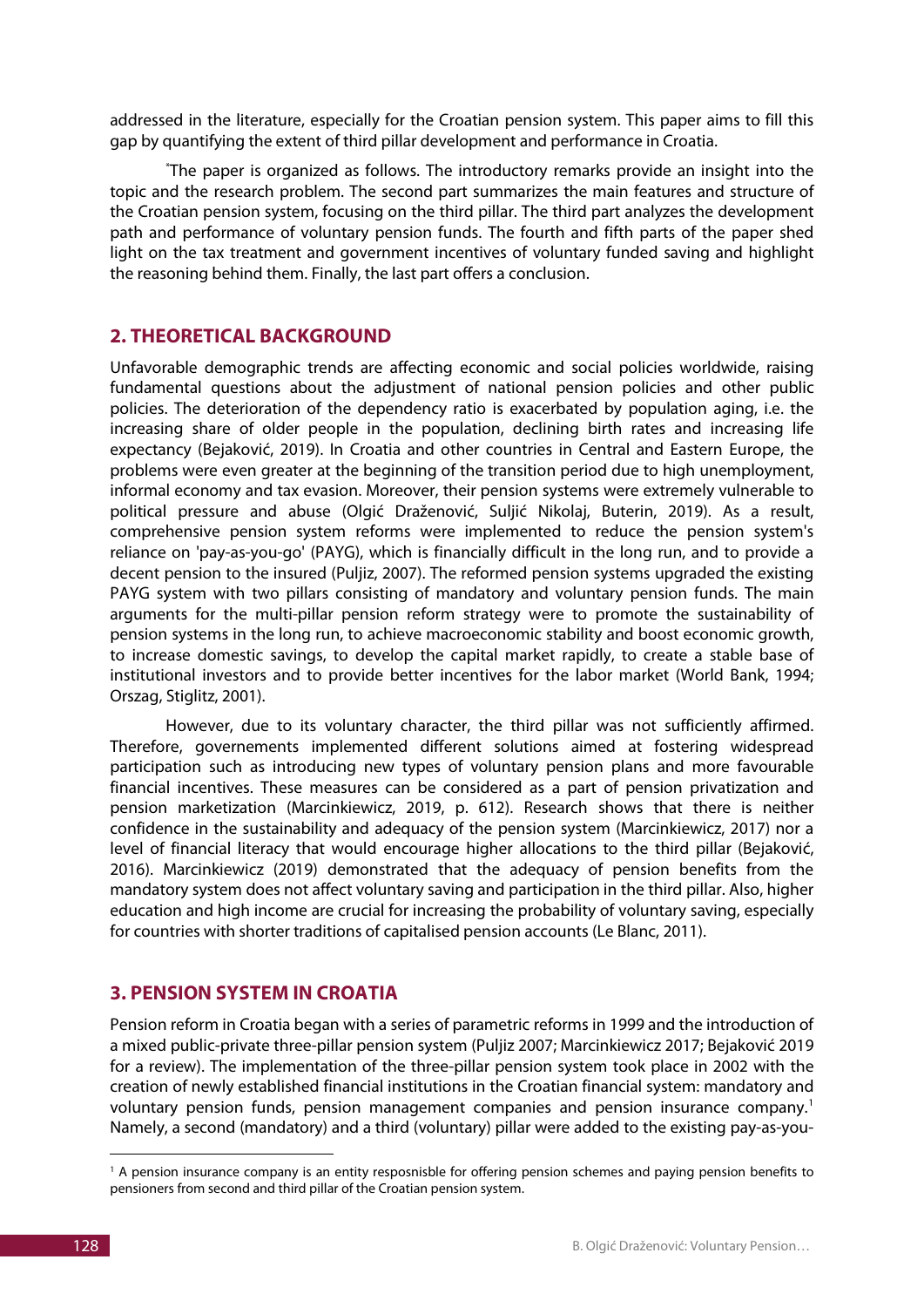go first pillar of pension insurance, which is based on intergenerational solidarity. The second and third pillars represent individual capitalised savings and were introduced to collect and capitalise the personal savings of the insured and to broaden the source of funding in order to achieve greater individual responsibility for the security of the elderly.

Pension funds are managed by one of the four existing management companies established by the few largest banks and insurance companies in Croatia. Consequently, a rather small number of asset managers operate in a highly interconnected environment (Olgić Draženović, Hodžić, Maradin, 2019). Employees save in their personal accounts in mandatory and voluntary pension funds and the saved funds are their personal property and subject to inheritance.

Mandatory pension funds are obligatory for all employees. The accumulated financial resources from the payment of contributions and the still negligible payouts led to an impressive growth of the assets of these intermediaries. Moreover, their assets also grew thanks to the returns that resulted from their investment policies. Mandatory pension funds became the fastest growing institutional investors and the largest financial institutions in the Croatian financial system (after banks) with 2.06 million members and total assets of HRK 119.1 billion at the end of 2020 (Hanfa, 2021a).

The third pillar is a voluntary supplementary scheme based on individual capitalization for people who want additional insurance against the risks of old age, disability and death. The establishment and operation of voluntary pension funds is regulated by the Act on Voluntary Pension Funds (Official Gazette, 2019). Voluntary pension saving means individual capitalised saving in voluntary pension funds of open or closed type. Open-end voluntary pension funds can be used by any natural person residing in the Republic of Croatia without restrictions, and the accounts are often sponsored by employer contributions. Closed funds are established by employers, trade unions or professional associations of the self-employed exclusively for their employees or members. There is no age limit for joining one of these pension funds and it is also possible to join more than one fund.

The increasing coverage of the working population through the II pillar is offset by the low coverage within the voluntary pillar (third pillar). This could lead to an increasing problem of low living standards for pensioners in the future, as the pay-as-you-go funds (first pillar) only offer a pension replacement rate of 30%. Due to the low contributions in the mandatory pension funds and the low coverage of the III pillar, it will be difficult to add significant sources to the individual in retirement (Better Finance, 2020).

## **4. THIRD PILLAR - ANALYSIS OF VOLUNTARY PENSION FUNDS**

The third pillar represents individual capitalized savings and is intended for any interested person residing in the Republic of Croatia who wishes to save for the third age. The advantage of investing in the voluntary pension fund is financial flexibility and control over payments, i.e. the possibility to change the amount and frequency of payments as needed. If payments are interrupted or irregular, membership in the fund is not terminated; instead, the existing balance in the account continues to earn income.

Moreover, voluntary pension saving is the only financial product in the Republic of Croatia that includes state incentives, fund returns and tax relief for employers. The third pillar can be considered as an upgrade of pension benefits based on the two mandatory pillars of the pension system.

## **4.1. Net assets and membership**

In the Croatian financial system there are 8 open voluntary pension funds and 20 closed pension funds managed by 4 pension fund management companies. Unlike the mandatory pillar, the voluntary pension fund companies can offer more than one voluntary pension fund. The voluntary pension fund companies overlap heavily with the mandatory pillar; pension fund companies offering mandatory funds also offer voluntary funds. The market is concentrated with an 81%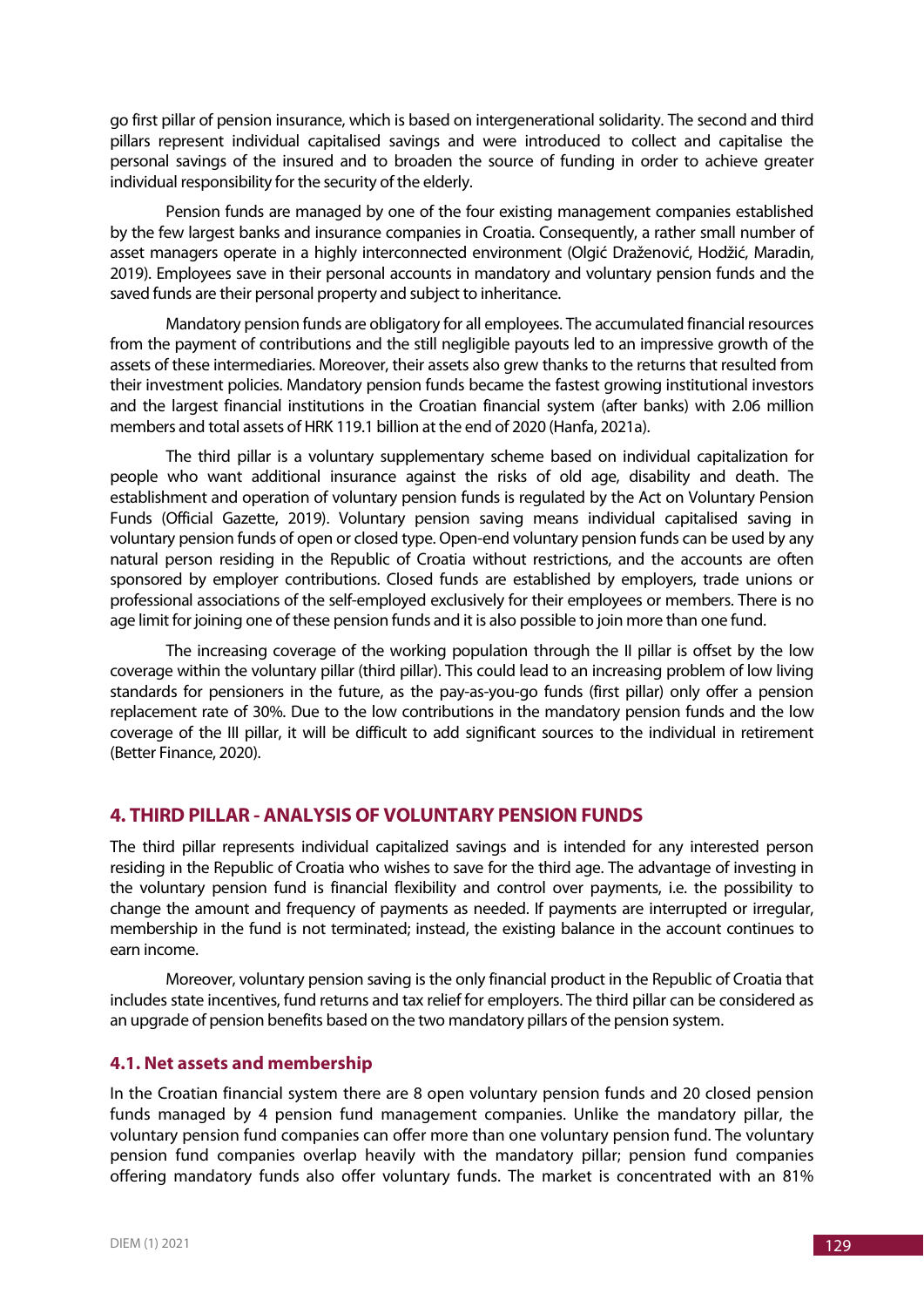market share for the three largest open voluntary funds. The largest fund alone has a 35% share. The following table shows the number of voluntary pension funds offered in Croatia, as well as data on their members and the amount of total assets. Voluntary pension fund assets grew from HRK 3.2 billion at the end of 2014 to HRK 5.1 billion in 2020. Voluntary saving is a matter of personal choice and in general people tend to invest small amounts on a regular basis, with the average accumulated per member for 2020 being only HRK 13 505.

|      | Number of funds |             | Assets<br>(in 000 HRK) |             | Membership  |             |
|------|-----------------|-------------|------------------------|-------------|-------------|-------------|
|      | <b>VOPF</b>     | <b>VCPF</b> | <b>VOPF</b>            | <b>VCPF</b> | <b>VOPF</b> | <b>VCPF</b> |
| 2014 | 6               | 16          | 2651987                | 596 188     | 220 527     | 23 9 27     |
| 2015 | 6               | 17          | 3 044 842              | 681 211     | 236 975     | 28778       |
| 2016 | 6               | 18          | 3 548 401              | 777088      | 257 075     | 29 2 3 7    |
| 2017 | 8               | 19          | 3895569                | 849 556     | 285 822     | 30 3 87     |
| 2018 | 8               | 21          | 5 542 772              | 1 198 075   | 305 145     | 40 4 82     |
| 2019 | 8               | 20          | 5 1 1 9 4 6 6          | 1 101 694   | 320 533     | 44 5 69     |
| 2020 | 8               | 20          | 4 2 3 1 3 4 6          | 908 054     | 335 327     | 45 2 28     |

| Table 1 Net assets and membership of voluntary pension funds (2014-2020) |  |  |
|--------------------------------------------------------------------------|--|--|
|--------------------------------------------------------------------------|--|--|

Source: Hanfa (2021a)

According to the data in Table 1, the third pillar has a total of 380 555 members at the end of 2020. This indicates a very low level of coverage within the third pillar; 24.9% of the working population, or only 9.4% of the total population (Croatian Bureau of Statistics, 2021), is saving for retirement in the third pillar. The possibilities are much greater, especially if taken into account that the total assets under management of voluntary pension companies (HRK 5.14 billion) represent only 2.6% of the population's savings and time deposits (in HRK and foreign currency) in banks in 2020.

## **4.2. Asset management and allocation**

Taking into account the investment policy of pension funds and the given regulatory framework, Croatian voluntary (and mandatory) pension funds are cautious and focused on the domestic debt market (Olgić Draženović, Hodžić, Maradin, 2019).

Geographically, the main assets of the voluntary pension fund are domestic (81.3%). The portfolio structure is highly exposed to domestic market risk (high political and country risks) due to the high share of investments in government bonds (Olgić Draženović, Kusanović, Jurić, 2015). Foreign assets (18.7%) are mainly invested in equities and open-end funds. Nevertheless, progress in geographical diversification can be seen, as investments in foreign assets have increased by 10 percentage points over the last five years. Of domestic assets, over 60% are invested in domestic bonds, exactly 51.9% in government bonds and 4.1% in corporate bonds. İnvestments in domestic shares are represented by 17.2%. This structure indicates greater diversification and exposure to risky securities than mandatory pension funds.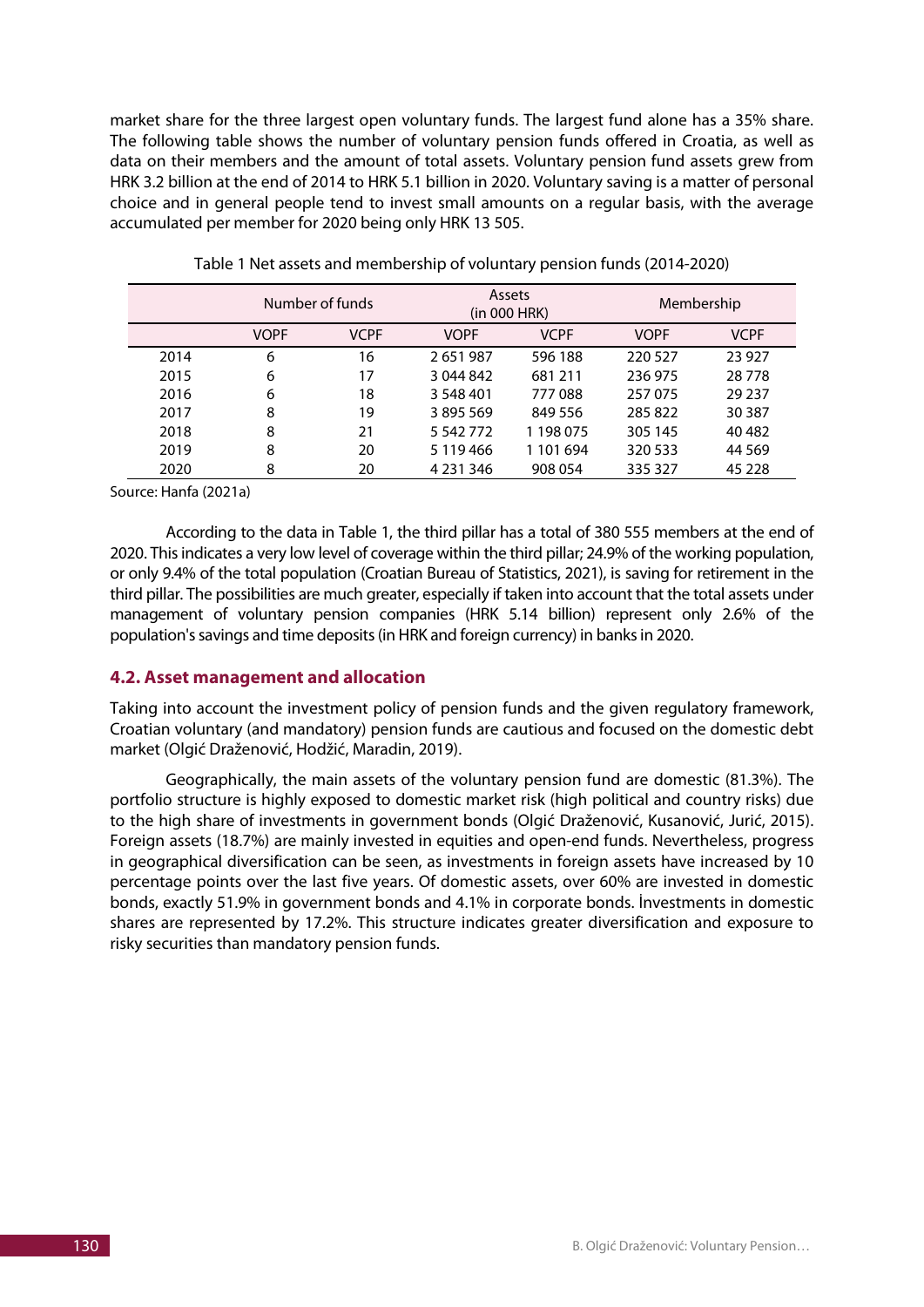

Source: Hanfa (2021b)



It is expected that future periods will allow for riskier and more active portfolios of pension funds and more efficient management solutions in the deposit and withdrawal phases (Olgić Draženović, Buterin, Buterin, 2018).

#### **4.3. Rates of return and costs**

Compared to banking savings (deposits), funds accumulated in voluntary pension schemes are characterised by a higher net return (after tax) due to financial incentives and lower risk. Marcinkiewicz (2017) states that this is a result of stricter supervision by financial authorities compared to other forms of savings (more guarantees for pension plan members, more restrictions and regulations for pension plan providers).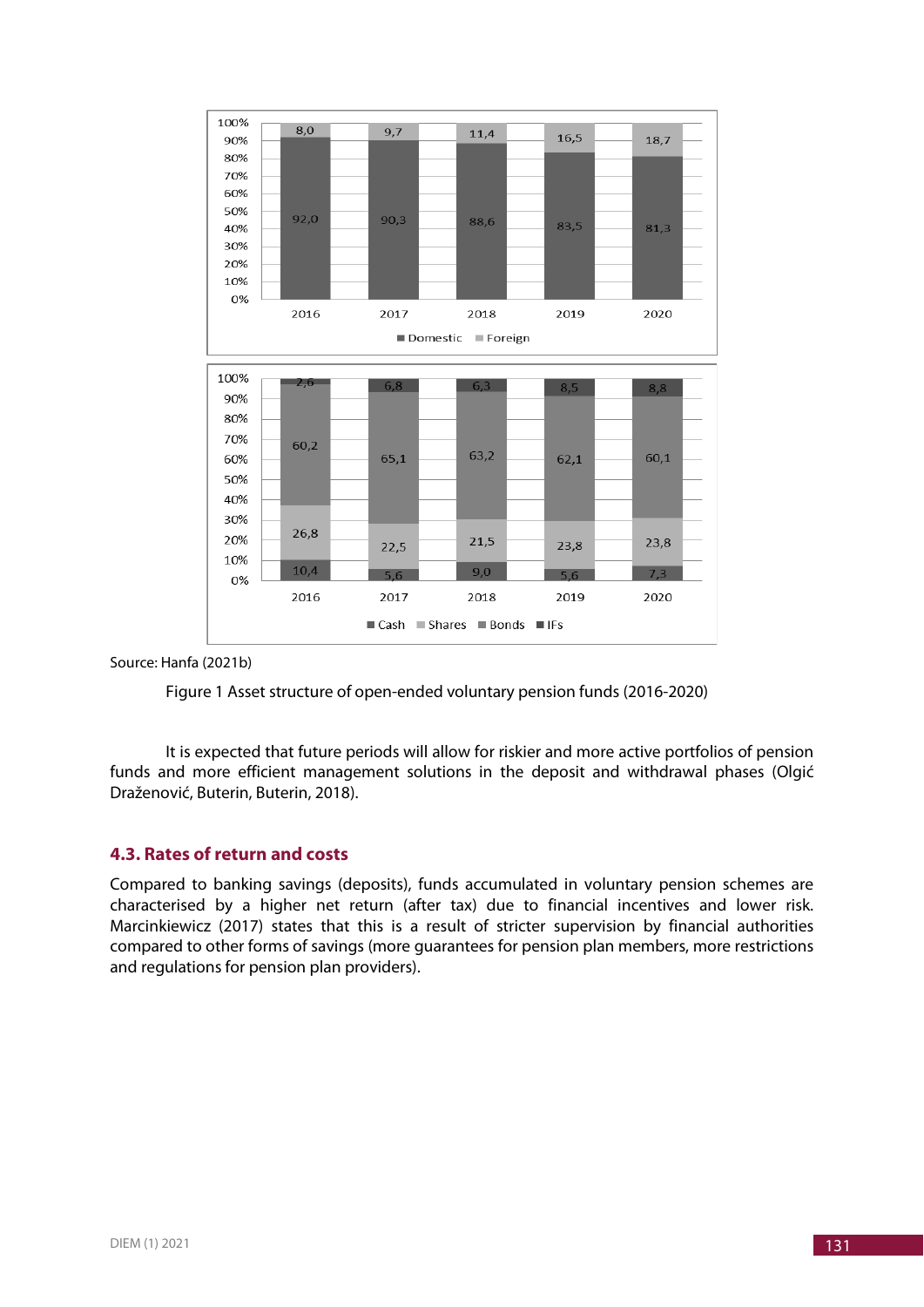

Source: Hanfa (2021b)





#### Source: Hanfa (2021b)



It can be seen that the total returns of voluntary pension funds in Croatia fluctuated during the observation period. The highest returns were recorded in 2012, while the worst results occurred in 2020 due to the COVID -19 pandemic, with realized returns ranging from -3.0% to 2.3%. Returns vary widely between pension funds, reflecting their differentiated investment strategies, which are the result of less conservative statutory investment limits compared to mandatory pension funds. The average return for voluntary pension funds since 2002 is reported as 5.9% and the real return after fees and inflation (and before tax) is 3.9% (Better Finance, 2019). This suggests that the third pillar can be considered attractive to savers on a cumulative basis due to returns above inflation.

The fee structure of voluntary pension funds is composed of management fee, transaction fee and custody fee. Better Finance (2019) has obtained data on the average expense ratios available, which are shown in Figure 4.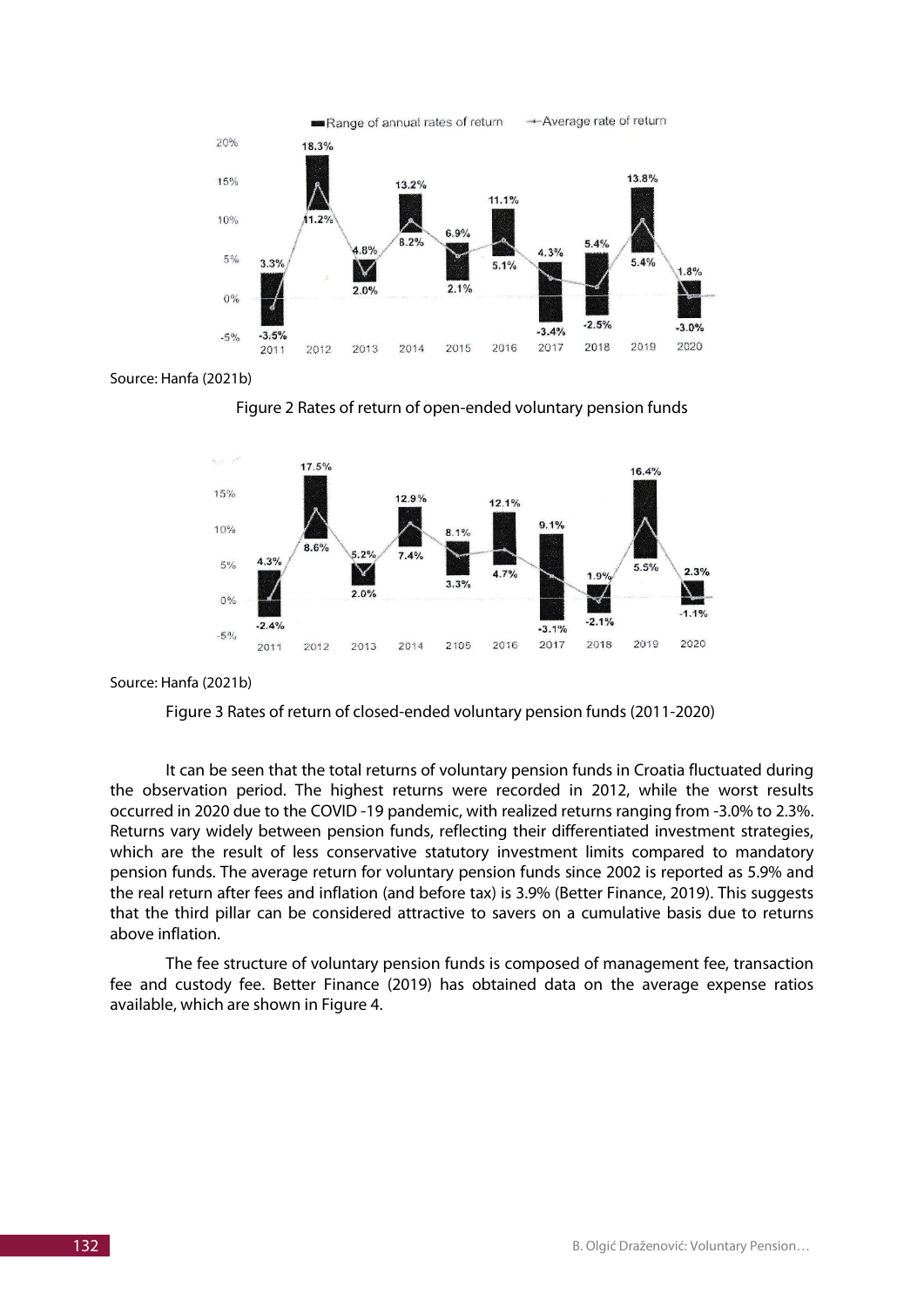

Source: Better Finance (2019)



The total cost of Croatian voluntary pension funds depends on the overall performance and thus the management fee plays an important role in the fee structure. It can be observed that the costs are decreasing over time. The highest costs were recorded in 2006, just before the global financial crisis of 2007/2008, except for the highest costs recorded immediately after the first years of operation of the voluntary funds.

# **5. FINANCIAL INCENTIVES FOR PENSION SAVING IN CROATIA**

The Croatian government has recognised the potential of the third pillar pension system for the adequacy of future pension payments and therefore offers a favourable tax treatment of pension savings compared to other forms of savings. Participants in voluntary schemes benefit greatly from tax incentives. For tax purposes, employers can pay voluntary pension insurance premiums to employees tax-free. The insurance premiums paid are considered income of the employee on which income tax, contributions and surcharges to income tax are not calculated and deducted. Contributions paid by the employer to voluntary pension funds up to a limit of HRK 6,000 per year per person are exempt from income tax. Furthermore, employer payments are not subject to tax incentives; they are treated as business expenses, i.e. they reduce the tax base. In addition to these tax incentives, the third pillar is further encouraged by a contribution subsidy to members of a fund. This government incentive is equal to 15% of the total contribution paid over a calendar year, up to a maximum contribution of HRK 5,000 (maximum HRK 750 per year per fund member). Returns on investments are also tax-free for voluntary pension funds.

The results of the panel method analysis by Marcinkiewicz (2017) for a group of 10 countries in Central and Eastern European show that only per capita income is associated with a larger number of pension fund members. This could explain the rather low level of accumulated savings in the Croatian third pillar despite generous tax and non-tax incentives.

Better Finance (2020) argue that indirect government support needs to be increased and the tax exemption for third pillar contributions needs to be further improved in order to increase the coverage rate. Nevertheless, frequent and unpredictable changes to the tax system should be discouraged as this increases uncertainty for investors who are expected to make long-term decisions.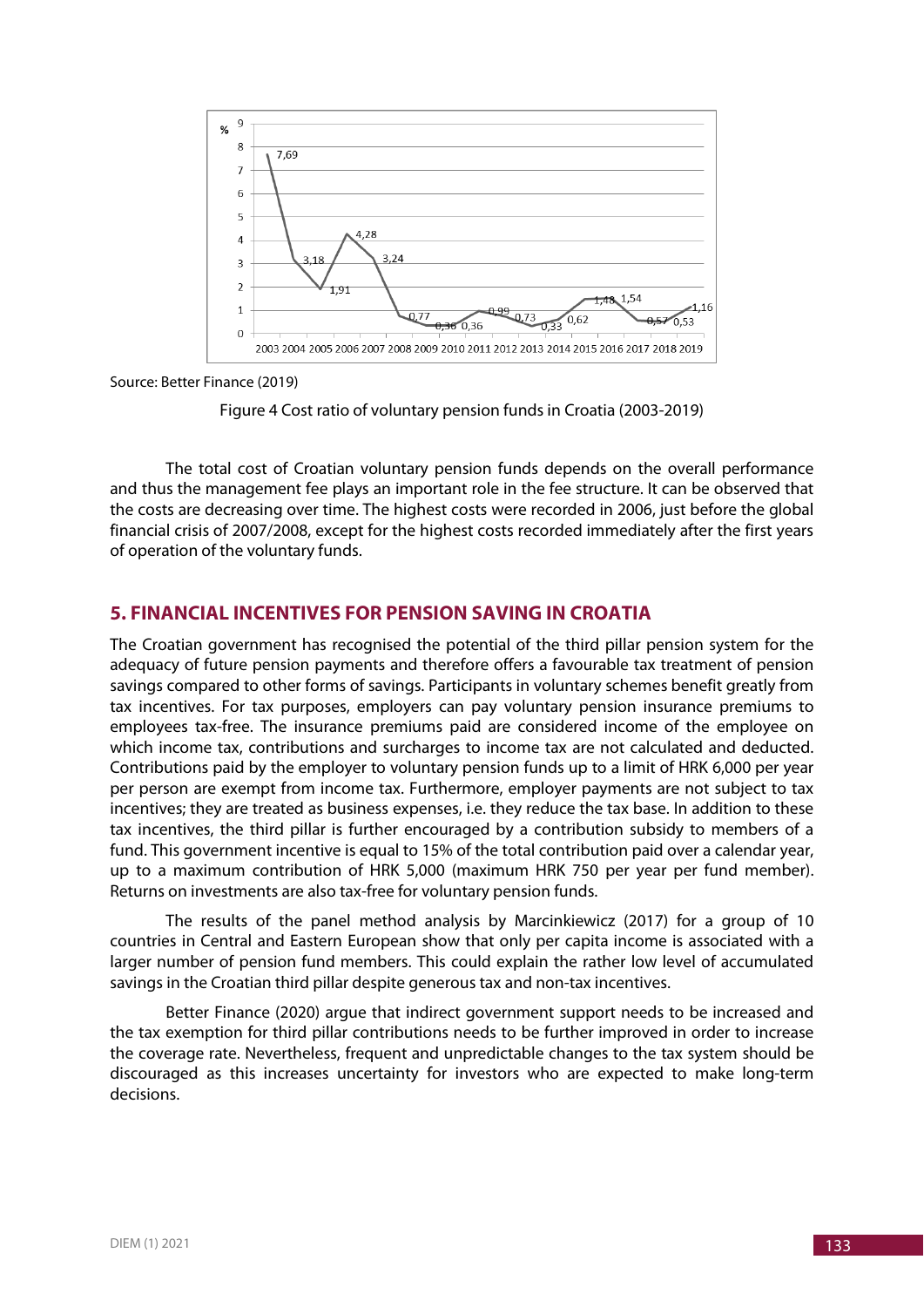### **6. FINANCIAL AND RETIREMENT LITERACY IN CROATIA**

Saving in voluntary pension funds as a form of retirement savings is strongly correlated with financial literacy (World Bank, 2010; Vehovec 2011; Barbić, Palić, Bahovec, 2016; Bosch et.al., 2019; OECD, 2020). In addition, demand barriers to voluntary retirement saving refer to factors that inhibit saving for retirement, such as insufficient or irregular income (ability to save), behavioral factors, lack of knowledge about how to save or why it is important (financial literacy), or characteristics of savings products that are not adapted to preferences or needs (Bosch et.al., 2019, p. 4).

There are various studies that point to a relatively low level of financial literacy in Croatia (World Bank, 2010; Vehovec 2011; OECD, 2020), especially compared to EU and OECD countries. Based on the results of the OECD (2020) survey, progress has been made in financial education in the last five years. Nevertheless, this is not enough to change the attitude and behavior of Croatians when making financial decisions.

Research shows that individuals who do not save enough for their retirement tend to lack basic financial knowledge and skills (Barbić, Palić, Bahovec, 2016). This means that Croats are not aware that the long-term (in)sustainability of the Croatian pension system depends mainly on their own financial savings and investments.

Matić and Vretenar Cobović (2017) investigated the influence of various factors on the sustainability of the pension system in Croatia. The survey was conducted by questionnaire on a sample of 414 Croatian citizens. The results showed insufficient familiarity with the structure of the pension system, which is consistent with previous research on financial and pension literacy in Croatia. Moreover, the majority of respondents or 46.38% have only partial trust in the pension system and 32.61% have no trust at all. Therefore, it is not surprising that most respondents do not participate in the third pillar due to the reasons mentioned above, but also due to lack of savings and the view that such investments are unprofitable.

Croatia has adopted a comprehensive national strategy for improving financial literacy (Official Gazette, 2015) for the period 2015 - 2020, which uses Croatian Financial Services Supervisory Agency, the Ministry of Finance and Croatian National Bank as a basis for various educational activities. Nevertheless, the OECD (2019) findings point to the need to strengthen financial education policies and develop policy tools. This includes using digital technologies or behavioral insights and informal networks (family, friends, community) to reach people and explain the importance of saving in order to improve well-being in the third age. Particular attention should be paid to financial regulation and consumer protection to help people become more resilient. The results also suggest that financial education should be used as a supportive measure for economic and financial reforms, for example, to improve the stability of financial systems and consumer confidence. Bejaković (2016) points out that a great responsibility rests on voluntary private pension providers, who should work systematically to simplify and facilitate access to services, provide better information about their work, and support public authorities in financial education for citizens.

# **7. CONCLUSION**

The Croatian pension system was established in 1999 in the form of a three-pillar system. The public intergenerational pay-as-you-go system or first pillar was supplemented by a privately managed second (mandatory) and third pillar (voluntary) based on individual capitalized savings collected in mandatory and voluntary pension funds. These new financial institutions had a major impact on the development of the Croatian financial system and became an important part of the domestic financial architecture. The main objective of the voluntary pension funds is to improve future pension amounts. However, despite their good performance, voluntary pension funds have not been recognized by citizens as an attractive investment opportunity for saving in the third age,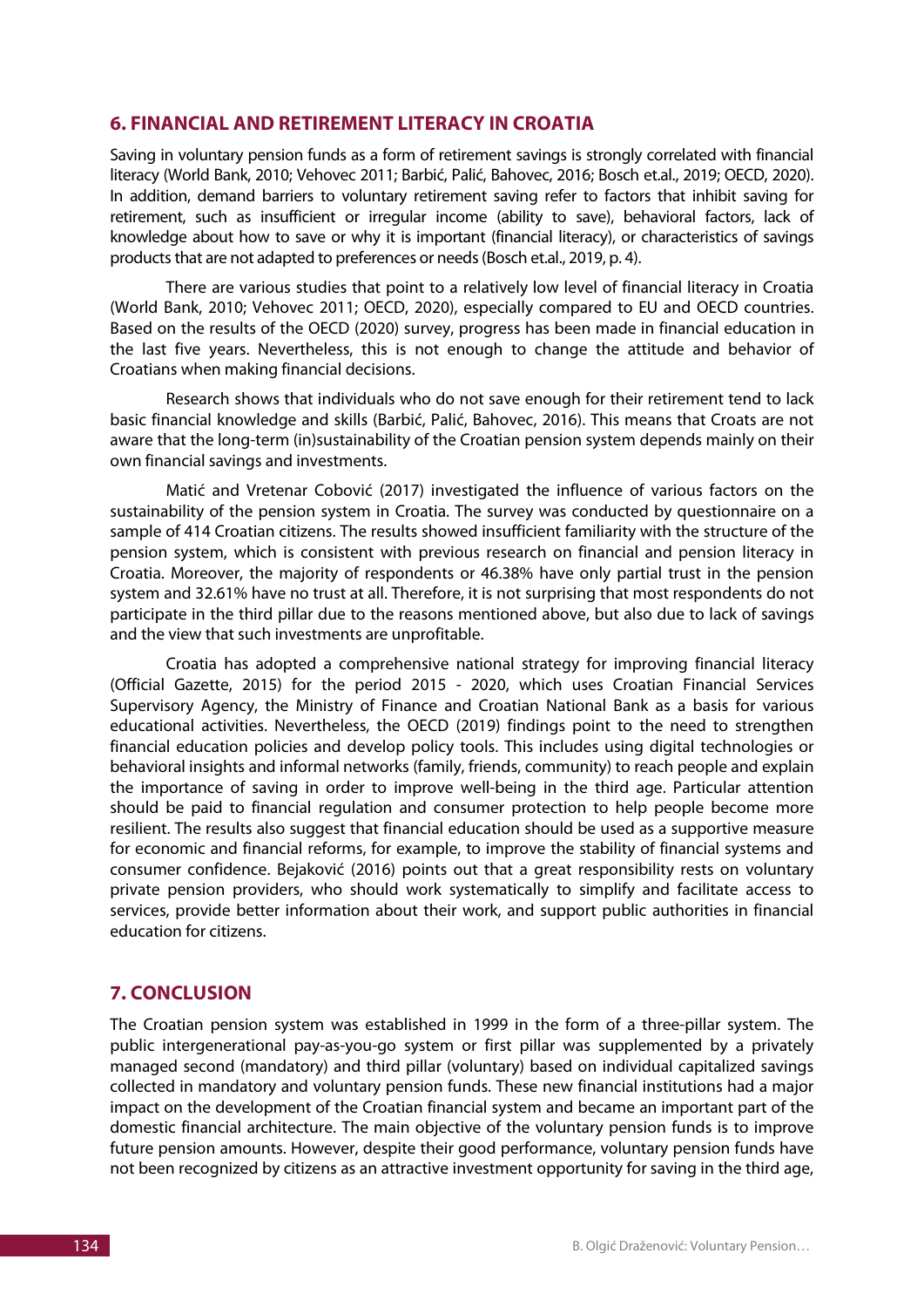especially by low-income workers. Only 9.4% of Croatian citizens opt for this savings option and the average amounts saved are at a very low level and are not sufficient to ensure a much better standard of living in old age. Participants in voluntary pension funds benefit greatly from tax incentives, as they receive an annual allowance of up to HRK 750, while the state provides an annual tax deduction of up to HRK 6,000 for employers. Considering the above, third pillar savings is the most incentivized type of savings. Considering that the third pillar is determined by low contributions and low coverage, this raises questions about the adequacy of the Croatian pension system.

The main problems and obstacles to the further development of voluntary funded pension saving in the Republic of Croatia can be seen in the insufficient financial education and the measures taken by public (Ministry of Finance, Hanfa, Croatin National Bank) and private subjects (banks, insurance companies, fund management companies, chambers and associations) to develop financial literacy. In addition, although the third pillar is the most promoted form of savings, it is not yet sufficient to attract significant funds and new members to notably improve the living standards and welfare of citizens.

The system of voluntary private pensions and savings can ultimately become an important lever for economic growth, improving the social situation and providing a remedy for overdependence on the state. Moreover, both the sustainability and adequacy of pensions support economic growth and development and the maintenance of citizens' living standards and prosperity.

#### **Acknowledgement**

This work has been supported by the University of Rijeka under the projects number uniri-drustv-18-61, ZIP-UNlRl-130 5-20 and ZP UNIRI 3/19.

## **REFERENCES**

Barbić, D., Palić, I., Bahovec, V. (2016). Logistic regression analysis of financial literacy implications for retirement planning in Croatia. *Croatian Operational Research Review,* 319, 7, 2, pp. 319–331. https://doi.org/ 10.17535/crorr.2016.0022

Bejaković, P. (2016). Važnost i oporezivanje dobrovoljnog mirovinskog osiguranja. *Porezni vjesnik: službeno glasilo Porezne uprave Republike Hrvatske,* 25, 3, pp. 89-100.

Bejaković P. (2019). The Croatian Pension System and Challenges of Pension Policy. In: Petak Z., Kotarski K. (eds) Policy-Making at the European Periphery. New Perspectives on South-East Europe. Palgrave Macmillan, Cham. https://doi.org/10.1007/978-3-319-73582-5\_12, [accessed 3.5.2021]. https://doi.org/10.1007/978-3-319-73582-5\_12

Better Finance (2020). Pension savings: The Real Return, 2020 Edition. Research paper. https://betterfinance.eu/wpcontent/uploads/The-Real-Return-Long-Term-Pension-Savings-Report-2020-Croatia.pdf, [accessed 28.3.2021].

Bosch et.al (2019) How to Promote Retirement Savings for Low-Income and Independent Workers: The Cases of Chile, Colombia, Mexico and Peru. Inter-American Development Bank, Labor Markets Division. https://publications.iadb.org/publications/english/document/How\_to\_Promote\_Retirement\_Savings\_for\_Low-Income\_and\_Independent\_Workers\_The\_Cases\_of\_Chile\_Colombia\_Mexico\_and\_Peru\_en.pdf, [accessed 2.4.2021]. https://doi.org/10.18235/0002016

Croatian Bureau of Statistics (2021). *Persons in paid employment, by activities, December 2020*, https://www.dzs.hr/Hrv\_Eng/publication/2020/09-02-01\_12\_2020.htm, [accessed 26.3.2021].

Hanfa. (2021a). *Pension funds Statistics*, https://www.hanfa.hr/publications/statistics/#section2, [accessed 20.3.2021].

Hanfa. (2021b). *Standard presentation format,* https://www.hanfa.hr/media/5530/spf\_january\_21\_2622021.pdf, [accessed 20.3.2021].

Le Blanc, J. (2011). The third pillar in Europe: Institutional factors and individual decisions. Deutsche Bundesbank Discussion Paper, Series 1: Economic Studies, 9/2011. Frankfurt am Main: Deutsche Bundesbank.